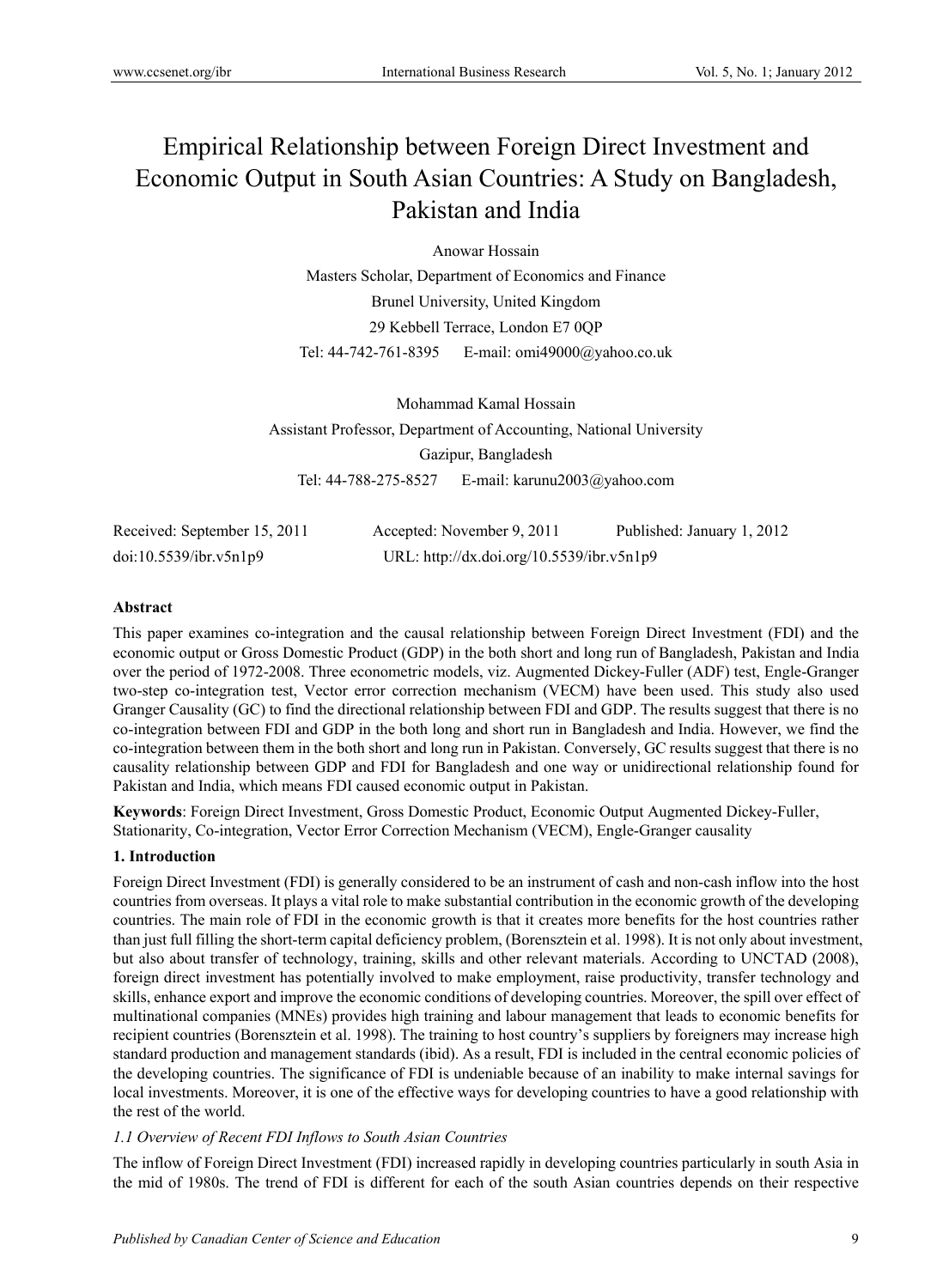government's economic policy. There was an inflow of \$0.83 billion in FDI during 1980-84 and the growth was measured 5.34 percent annually (Mortaza, et al 2007). According to ADB (2007) FDI inflows in the south Asia was about amounted \$24.3 billion represented 132.9 percent higher than the year of 2005. According to Mortaza, et al (2007), India and Pakistan is the most favourable destination for FDI followed by Srilanka and Bangladesh among the south Asian countries.

#### 1.1.1 India

India planned and henceforth implemented a socialist economy after the birth of it in 1947. System on export and import were very strict, and efficiency was a problem in each sector (ADB, 2007). In the late 1980s, the government eased up the economic policy, taken out the boundaries on FDI and consequently they achieved high economic growth among south Asia, (ibid). In 1991, Indian government announced a new industrial policy with a view to expand opportunities to the overseas investors to invest generously in India without any condition. Local companies were permitted to compete with foreign industries and they turned a closed economy into an open economy, (ADB, 2007). In recent years, India has become the highest FDI recipient country among south Asian countries due to their great service sector (Mortaza, et al 2007). In 2006, they received about \$19.4 billion FDI, which was 80 percent of total FDI inflows to the region (ADB, 2007). According to Table 1, the annual FDI inflow amount was \$17.79 million in 1972 that rose to \$79.16 million in 1980. After 1991, FDI inflow gradually decreased for few years and then again increased until 2008.

#### Insert Table 1 Here

#### 1.1.2 Pakistan

In 1947 when Pakistan gained independence, the average economic growth rate was higher than that of the world economy during the period. During the 1960s, Pakistan was thought to be a model of economic development around the world, and achieved much admires for its economic progression. Afterwards, economic mismanagement and imprudent economic policies caused a large volume of public debt which led to slower growth in the 1990s (Wikipedia, nd). In the last two decades, Pakistan Government realised the necessity of changing to their economic policy to compete globally. In the early of 1980s, government adopted market based economic policy and kept it until 1988. After that, government became very generous to the FDI by providing fair trade policy, fiscal incentives and tariff facilities to the foreign investors to make Pakistan the most attractive investment region (Aqueel and Nishat 2005). Since the mid of 1990s, FDI inflow increased significantly in Pakistan in the sectors of agriculture, telecommunications and energy. According to Table 1, Pakistan received higher FDI than other south Asian countries between the period of 1980 and 1994 followed by India and Bangladesh.

## 1.1.3 Bangladesh

Bangladesh has been turning into the most generous FDI recipient country in south Asia despite having a number of impediments, such as poor infrastructure, scarcity of power supply, political instability, redapism of bureaucrat, poor law and order situation etc. However, cheapest labour cost, tax holiday facilities etc. have been able to make the country a centre of attention of the overseas investors. Until the 1980s, Bangladesh was sceptical of the intentions of FDI and considered it as tools for promoting foreign interest. FDI inflows have risen during the period 1980-1990, and it went up about \$1090 million in 2008, (UNCTAD 2008). The Board of Investments of Bangladesh has been playing a significant role to make Bangladesh the most favourable FDI region by offering convenient facilities and promotion of investments to the overseas investors. According to UNCTAD (2008), the sharpest rise in FDI inflows occurred during the period of 1995 -1997. In the fiscal year 1999-2000, Bangladesh became the most liberalized investment regime in the south Asian region (ibid, 2000).

#### *1.2 Aims and Objectives of the Study*

Over the last few years, the outstanding increase in FDI inflows in south Asian countries demands the analysis of the relationship between FDI and economic growth (Mortaza, et al 2007). That is why; policy makers have emphasised to determine the causal relationship between foreign direct investment (FDI) and economic output of the developing countries. Therefore, the purpose of this study is to examine the co-integration and causal relationship between FDI and GDP growth over the period of 1972-2008 among the selected south Asian countries.

The main objectives of this paper are to explore the following questions;

- What is the co-integration relationship between FDI and GDP in the both long and short run among three south Asian countries? And
- What is the direction of causality between FDI and GDP in those selected countries?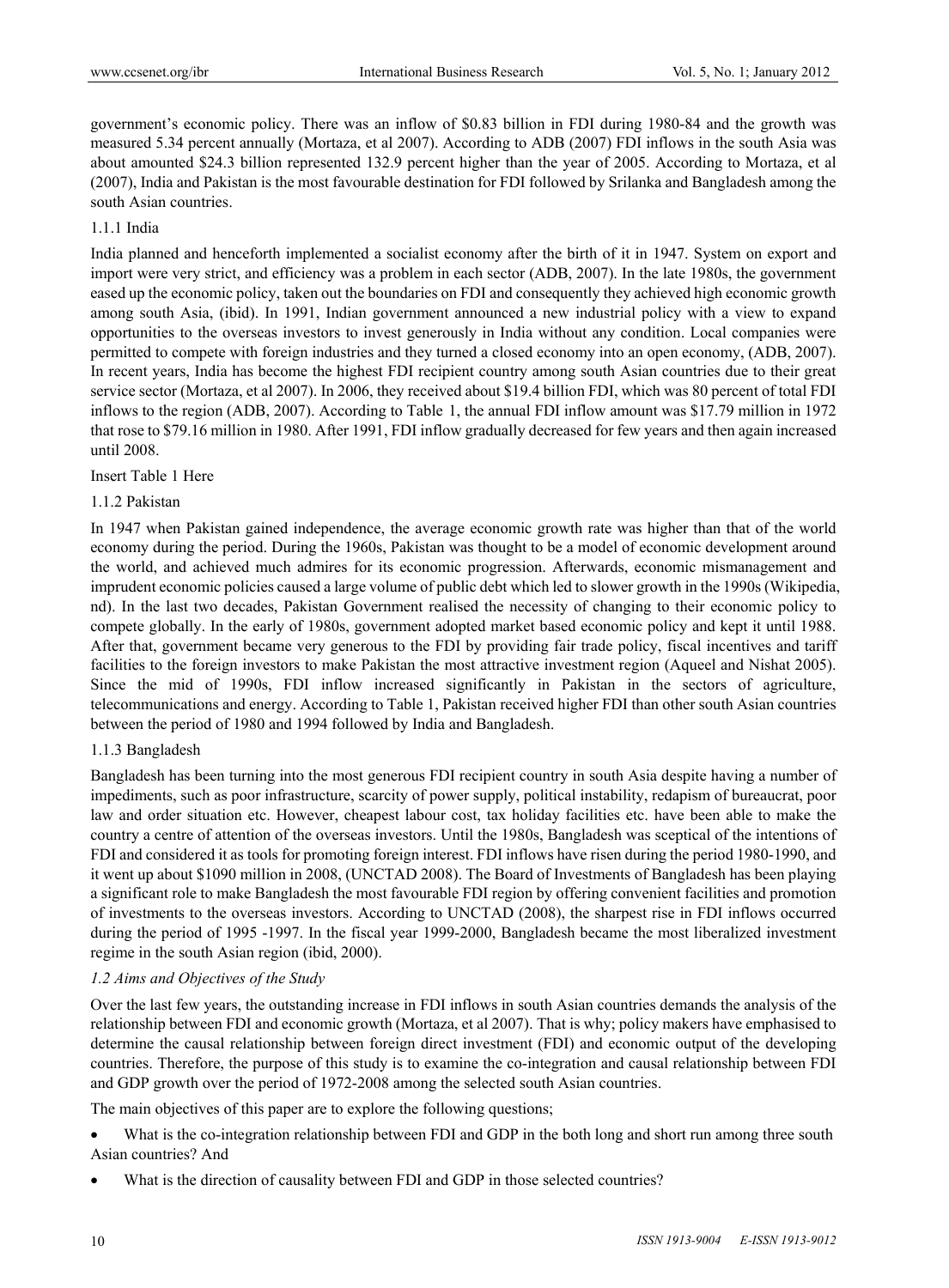# *1.3 Hypothesis of the Study*

The hypothesis of the study is described as follows:

 $H_0: \delta = 0$  A Unit Root (Non-Stationary) = I (1)

 $H_A: \delta \neq 0$  No Unit Root (Stationary) = I (0)

Where,  $H_0$  defines null hypothesis and  $H_A$  defines the alternative hypothesis.

If the t-statistics value is negatively less than the critical values at 1%, 5% and 10% significance level, the null hypothesis can be rejected i.e. the series is stationary

# *1.4 Limitations of the Study*

There are some considerable limitations identified of this study. These are as follows:

 Only two variables were used in this study so far. Therefore, the empirical relationship analysis was partial in the sense that if more number of variables were included, the study results would have been different.

 ·Only one model (Ordinary Least Square) was used to determine the co-integration relationship for both long and short run. There could have some impact on the result if other models used.

All data was in 2000 US constant dollars in millions, however, exchange rate was not considered in this study.

# **2. Literature Review**

The volume of FDI has been growing globally as double as the trade volume across the world (Meyer, 2003). The rapid growths of FDI inflows to the developing countries demands an analysis of the impact on economic output as the increase of FDI inflows makes huge impact on local economic growth and their productivity due to their extra facilities by getting better technologies and managerial skills. Therefore, the impact of FDI on economic output is vast.

There have been carried out a considerable number of studies on FDI and economic growth of various countries using different samples, methodologies and procedures. Most of the studies have found substantial positive causal relationship between FDI and economic growth with few exceptions where no significant impact suggested.

Rudra, et al. (2009) investigated the relationship between FDI and economic growth of five ASEAN over the period of 1970-2007 using co-integration and causality test in both individual and panel data level. Their result suggested that foreign direct investment and economic growth is co-integrated. They also estimated Granger causality with bi-directional causality between two series and explored there was a bi-directional Granger causality between GDP and economic growth for all countries except Malaysia. They stated that FDI is widely accepted as a vehicle for country's economic growth and it is most important in developing countries due to their inability to generate internal savings in response to their investment needs. The same result revealed in a study of Chakraborti and Basu, (2002) where they found from the co-integration test that FDI positively related with GDP that means they had long run relationship between two variables.

Mortaza, et al. (2007) carried out a study to scrutinize the relationship among FDI, trade liberalization and economic growth for five Asian countries over the period of 1980-2004 using panel data estimation. They explored a considerable positive relationship between FDI and economic growth. The study also examined the direction of causality among FDI, trade liberalization and economic growth using country specific data over the same period. They stated that FDI makes huge impact on local investment and trade liberalization along with FDI makes country's economic growth upward for Bangladesh and Pakistan. The same result suggested in a study of Li and Liu (2004) based on a panel data for 84 countries over the period of 1970-1999 using co-integration techniques where they found that FDI and human capital was directly responsible for promoting economic growth in developing countries.

Miankhel, et al. (2009) investigated time series data for six emerging countries of China, India, Mexico, Malaysia, Pakistan and Thailand over the period of 1970-2005 using vector error correction mechanism (VECM) to examine the relationship between export, FDI and GDP. Their result suggests that export drives the economic growth of Pakistan and FDI drives the economic growth of India. On the other hand, they find a short run relationship for Mexico and Chile but export affects FDI growth among Latin American countries in the long run. However, they explore bi-directional causality between GDP and FDI in Thailand while no causal relationship in Malaysia among East Asian countries.

Sridharan, et al. (2009), on the other hand, examined the causal relationship between FDI and economic growth of the BRICS countries over the different periods of selected countries based on the Johannes co-integration test and vector error correction model (VECM). They found co-integration relationship among the selected countries. However, the result, based on vector correction mechanism, suggested there were bi-directional causality between FDI and GDP for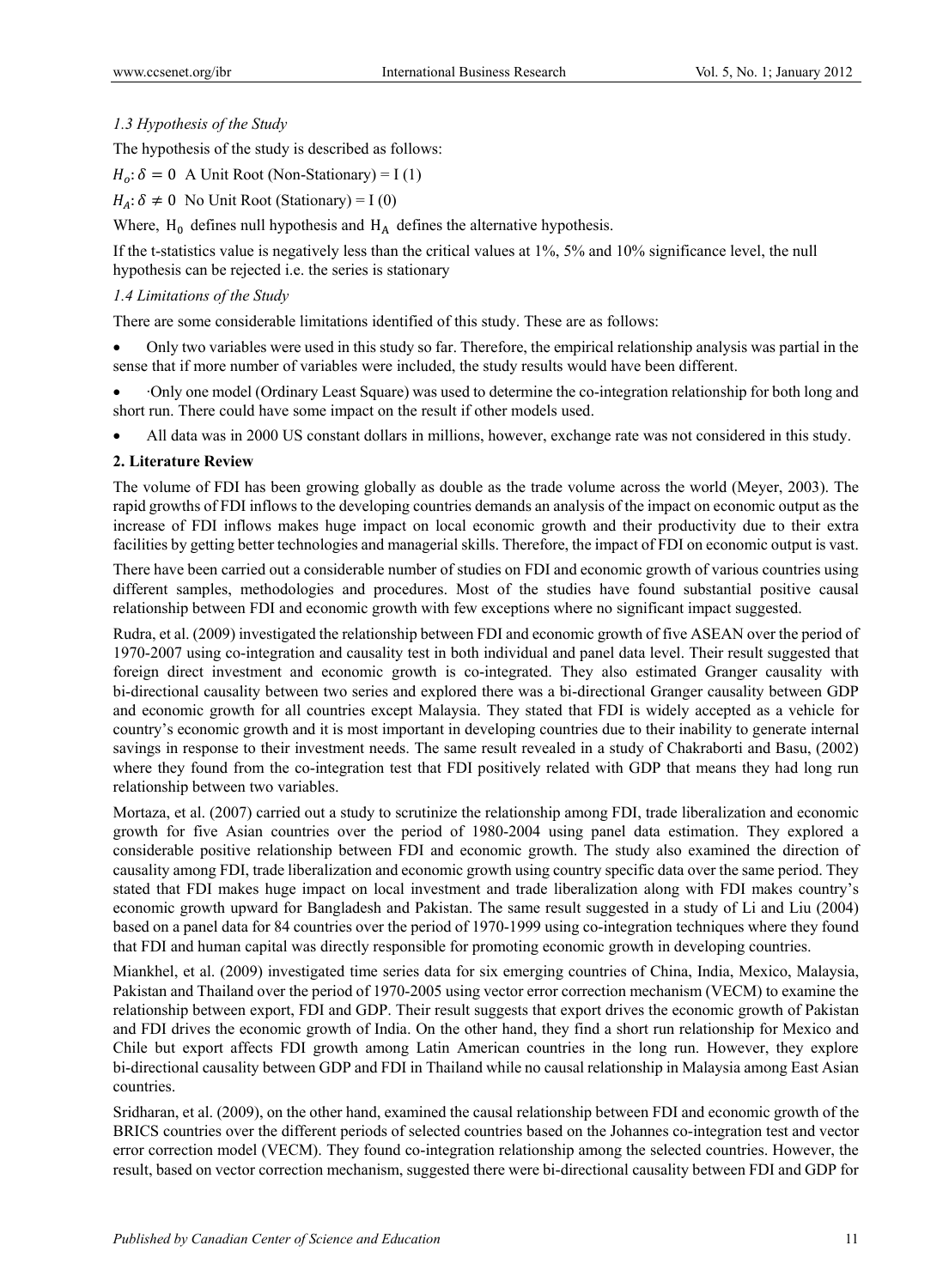Brazil, Russia and South Africa and one way Granger relationship that FDI caused with economic growth for India and China.

Seetanah and Khdaroo (2005) examined the impact of FDI on economic growth for a panel of 39 Sub-Saharan African countries for the period of 1980-2000 using Cobb Douglas production function. The study found that FDI is an essential part of economic performance in Sub-Saharan African countries. Moreover, the positive link is also confirmed by using GMM panel estimation. However, the involvement of FDI is less observed as compare to other types of investment.

There are other studies carried out by Lan (2006), Apergis, et al. (2007) and Aqeel, et al. (2005) based on the different periods of different countries using different techniques. Their studies suggest a significant positive impact of FDI on economic growth in Vietnam and the relationship between FDI and export is complimentary (Lan, 2006). Similarly, FDI has a significant relationship with economic growth that characterised by high level of income (Apergis, et al., 2007). On the other hand, a significant impact of FDI on GDP, exchange rate, wages and trade is found in Pakistan in both short run and long run (Aqeel, et al., 2005).

Shimul, et al. (2009), Athukorala(2003) and Sekmen (2007), however, suggested different findings in their studies rather than direct relationship between FDI and GDP. Shimul, et al. (2009) examined the long run relationship between FDI and GDP of Bangladesh based on the time series data over the period of 1973-2007, where they used two modern time series econometric approaches viz. Auto Regressive Distributed Lag (ARDL) model and Engle-Granger two step procedure. They showed in the study that FDI and GDP was not co- integrated, FDI and openness was not Granger causing GDP in both the short run and the long run. Their results suggested that FDI could only be considered to be a contributing factor to the economic development.

According to the study of Athukorala(2003) carried out on Srilanka over the period of 1959-2002 showed that FDI inflows did not influence independently on economic growth and the direction of causation was not towards from FDI to GDP growth but GDP has been caused to FDI. Political instability and disturbance, poor law and order situation and lack of infrastructural facilities were the main hindrance of less impact of FDI on economy, the study claimed. Sekmen (2007) discovered similar findings on Turkey's tourism sector over the period of 1980-2005 where the study indicated that there was no co-integration relationship among the variables. The Granger causality result suggested that there was unidirectional relationship between FDI and GDP. However, a bi-directional relationship exists between GDP and exchange rate, FDI to exchange rate.

Ilhan & Huseyin (2007) investigated the impact of FDI on economic growth of Turkey and Pakistan over the period of 1975-2004 using Engle-Granger co-integration and Granger causality techniques. They found that FDI caused increment in GDP in the case of Pakistan; however, there was strong evidence of a bi-directional causality between FDI and GDP of Turkey. The same findings confirmed in another study by using Engle-Granger method carried out by Balamurali and Bogahawtte (2004) on Srilanka based on the period of 1977-2003.

## **3. Methodology of the Study**

The study examines co-integration relationship between FDI and GDP in both the short and long run of three southern Asian countries viz. Bangladesh, India and Pakistan. Time series data was collected of the three countries for the period of 1972-2008. The study included two main variables such as GDP (dependent variable) and FDI (independent variable) of selected countries; however, their logarithm form (LGDP and LFDI) has been used as well. Various statistical tools have been used such as standard deviation, regression, t-statistics, F-statistics, p value, R squared etc. to analyse data.

Three econometric model viz. Augmented Dickey-Fuller (ADF) test, Engle-Granger co-integration test and Granger causality mechanism have been used to establish co-integration and causal relationship between FDI and GDP.

## *3.1 Augmented Dickey-Fuller (ADF) test*

Augmented Dickey-Fuller test is required to check the order of integration through unit root (white noise error or random walk) test. The test consists of the following two regressions:

$$
y_t = \alpha + x_t \beta + \varepsilon_t \tag{1}
$$

Where x and y are variables and  $\varepsilon_t$  is the error term. The test is performed under null of non-stationarity.

$$
\Delta Y_t = \beta_1 + \beta_2 t + \delta Y_{t-1} + \alpha \sum_{i=1}^m \Delta Y_{t-1} + \varepsilon_t
$$
\n(2)

Where, Y<sub>t</sub> indicates variable of interest= (GDP and FDI),  $\Delta$  is the difference operator, L=number of lags, t= time subscript, and  $\varepsilon_t$  is a white noise error term, constant variance  $\{\beta_1, \beta_2, \delta, \alpha_1, \alpha_2\}$  is a set of parameters to be estimated and  $\Delta Y_{t-1} = Y_{t-1} - Y_{t-2}$  etc. If the t-statistics value is negatively less than the critical values at 1%, 5% and 10% significance level, the null hypothesis can be rejected i.e. the series is stationary.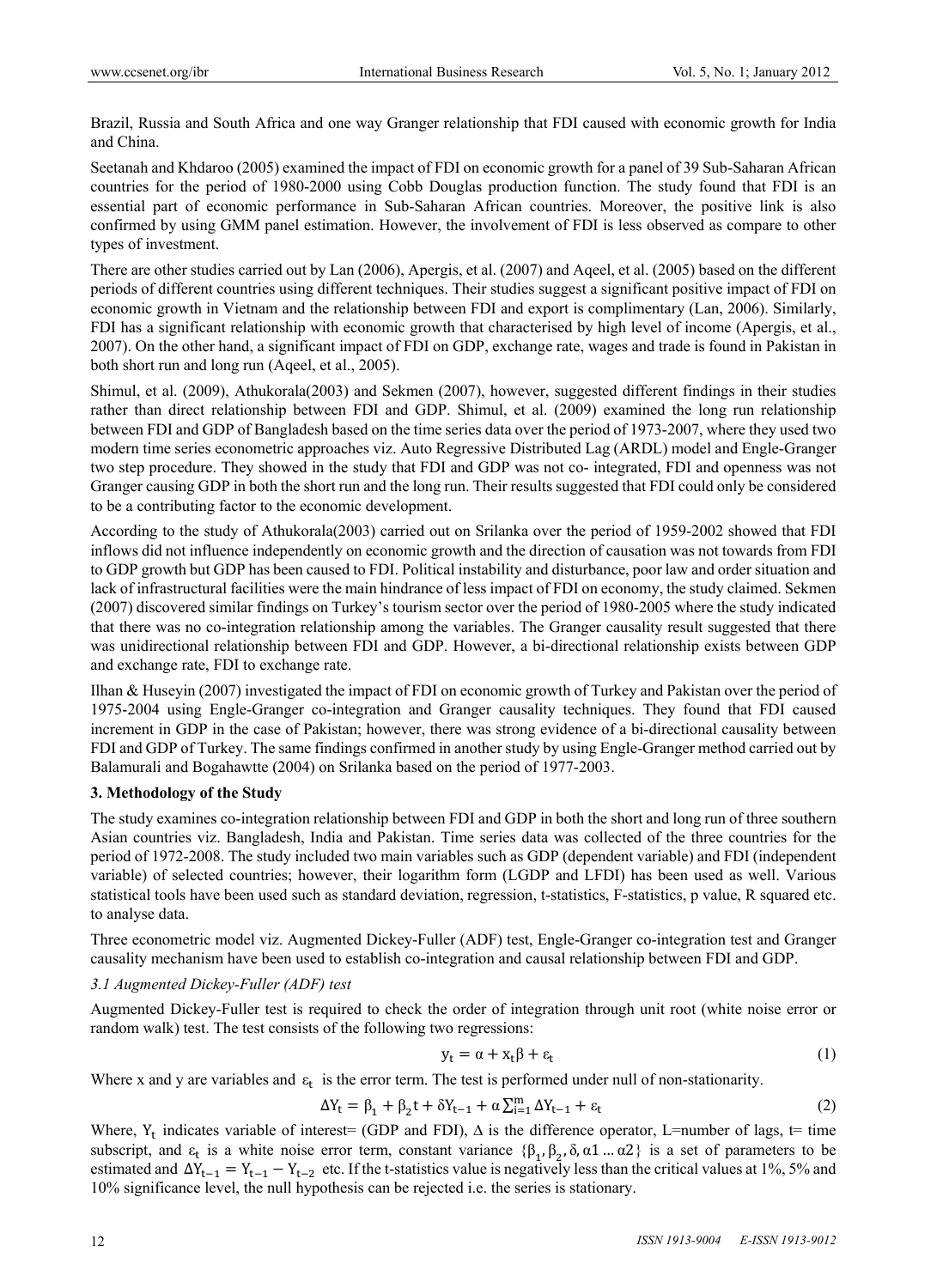## *3.2 Engle-Granger Co-integration Test*

Engle-Granger two-step procedure is used to investigate long run and short run equilibrium relationships between the FDI and GDP. This process comprises following two equations.

$$
LGDP = \alpha + \delta LFDI_t + \varepsilon_t \tag{3}
$$

#### (for long run relationship test)

Here we collected residual value  $(\epsilon_t)$  from the above equation (3), then test  $\epsilon_t$  to identify the integrated order by usual stationarity test. If  $\varepsilon_t$  is less integrated order than the integrated order of linear combination of the variables of I (1), the variables are co-integrated i.e there exist a long run relationship.

$$
\Delta LGDP_{t} = c + \sum_{i=1}^{p} \delta_{i} \Delta LFDI_{t-i} + \mu_{t} ECM_{t-1} + \varepsilon_{t}
$$
\n
$$
\tag{4}
$$

#### (for short run relationship test)

Where, C is a constant coefficient,  $\Delta LFDI_{t-i}$  is a first difference of LFDI,  $\Delta LGDP_{t-i}$  is a first difference of LGDP and ECM is an Error Correction Mechanism term.

The  $ECM_{t-1}$  (saved as 'Res') is the one period lagged value of the estimated error of the co-integrating regression based on Ordinary Least Square (OLS) estimation used to reconcile between short run and long run.

## *3.3 Granger Causality Test (Granger, 1969)*

Granger causality test with three legs is carried out to determine causality relationship between two variables viz. DLGDP, DLFDI for each country. According to this approach, assume y is a variable indicates economic growth caused by another variable x (foreign direct investment), and y can be assumed to be better from past values of y and x than from past values of y alone. The hypotheses are tested by using VAR model with following equations:

$$
LGDP = \sum_{i=1}^{n} \alpha_i LFDI_{t-1} + \sum_{j=1}^{n} \beta_j LGDP_{t-j} + \varepsilon_{1t}
$$
 (5)

$$
LFDI = \sum_{i=1}^{n} \lambda_i LFDI_{t-1} + \sum_{j=1}^{n} \beta_{2j} LGDP_{t-j} + \varepsilon_{2t}
$$
\n
$$
(6)
$$

Where LGDP and LFDI denote the logarithm form of economic growth and foreign direct investment respectively. These are assumed that distribution of  $\varepsilon_{1t}$  and  $\varepsilon_{2t}$  are uncorrelated. Equation (5) states that current LGDP is related to past values of itself as well as that of LFDI and equation (6) explains a similar behaviour for LFDI. From the equations, (5) and (6) we may get different kinds of hypothesis based on OLS coefficient estimates about the relationship between LFDI and LGDP are as follows:

·Unidirectional Granger causality from LFDI to LGDP Thus  $\sum_{i=1}^{m} \alpha_i \neq 0$  and  $\sum_{j=1}^{m} \delta_j = 0$ . It may happen other way round as well.

·Bidirectional Causality Thus  $\sum_{i=1}^{m} \alpha_i \neq 0$  and  $\sum_{j=1}^{m} \delta_j \neq 0$ 

·Independence between LGDP and LFDI, in this case there is no Granger causality in any directions. Thus  $\sum_{i=1}^{m} \alpha_i = 0$  and  $\sum_{j=1}^{m} \delta_j = 0$ .

When F value is greater than the chosen level of significance then we reject the null hypothesis, we may call GDP cause FDI, or FDI cause GDP, (Mun et al., 2008).

## **4. Empirical Results**

This section describes the causal relationship between GDP and FDI of Bangladesh, Pakistan and India respectively by using Augmented Dickey-Fuller (ADF) test, Engle-Granger co-integration test and Granger causality mechanism.

## *4.1 Augmented Dickey-Fuller (ADF) Test*

Augmented Dickey Fuller test (ADF) is used for testing stationarity and non-stationarity of each variable. Two variables have been considered for each country viz. log of GDP (LGDP) and log of FDI (LFDI) for unit root test to examine the nature of the variables as I(0) or I(1). For the ADF test in Table 1 shows the existence of unit root in all the two different series consequences using the level form and first difference form of data in order to intercept and linear trend & intercept.

## 4.1.1 Estimated Results of Bangladesh

ADF test indicates that, in the level form 'with intercept', ADF statistics value of series LGDP (-1.689513) is higher than the critical values at  $1\frac{6}{-3.626784}$ ,  $5\frac{6}{-2.945842}$  and  $10\frac{6}{-2.611531}$  significance levels, therefore null hypothesis (Ho) cannot be rejected. However, with trend & intercept gives the different result, where ADF test statistics value (-5.159441) is smaller than the critical values at 1% (-4.234972), 5%(-3.540328) and 10% (-3.202445) significance levels, which indicates that null hypothesis is rejected. This means that series of LGDP has a unit root problem in the level form 'with intercept'. Therefore, series is not stationary.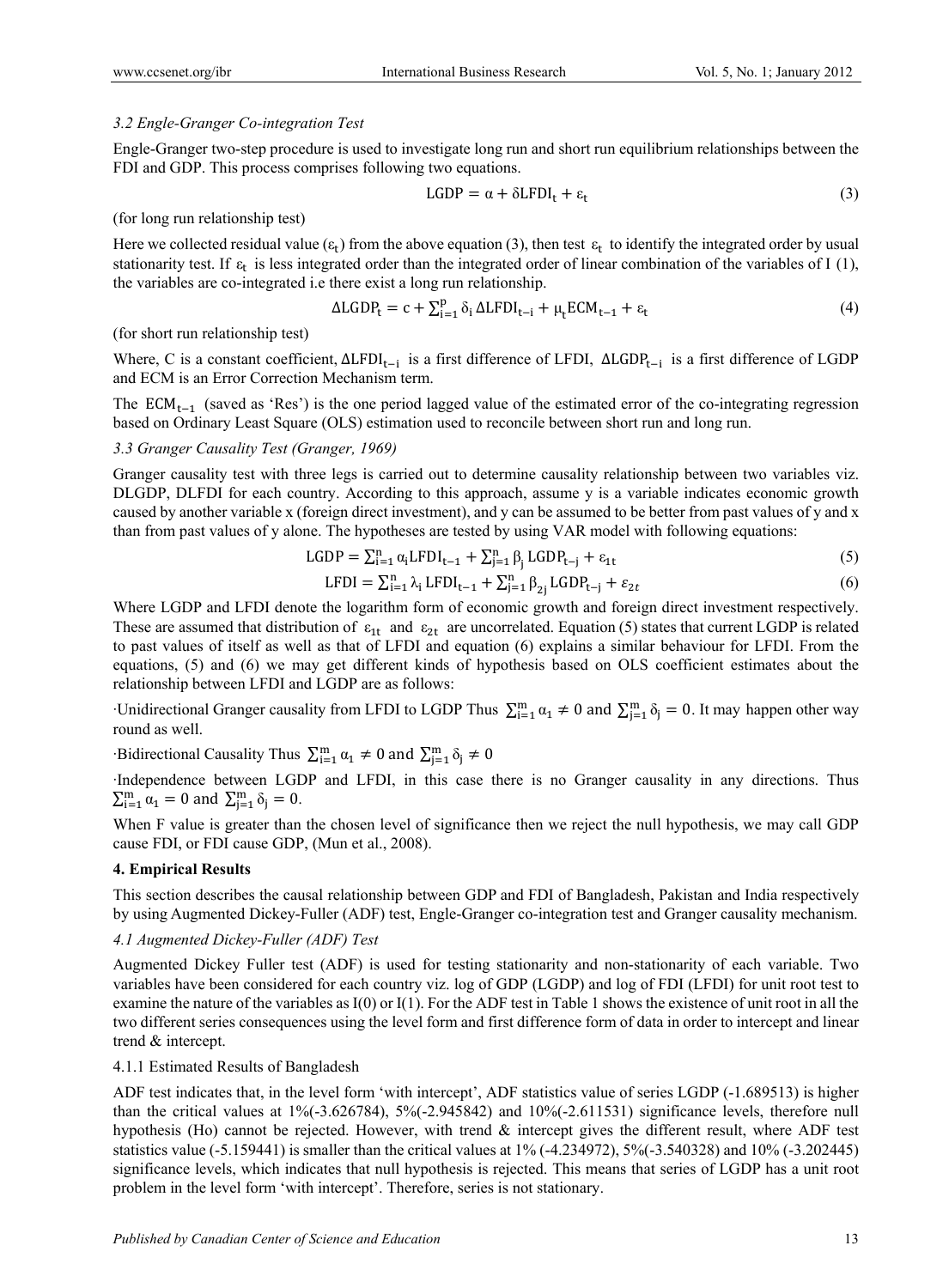On the other hand, the ADF statistics values are smaller than the critical values at the same significance levels in the first difference of LGDP series under ADF test with intercept & trend and intercept. Therefore, null hypothesis (Ho) is rejected for the series of LGDP.

Similarly, for the series of LFDI, ADF test statistics value with intercept  $(-1.649670)$  and with trend  $\&$  intercept value (-2.274439) is greater than the critical values at 1%, 5% and 10% significance levels. Therefore, null hypothesis is not rejected and the series will remain insignificant in the level form. Alternatively, in the first difference of LFDI series, ADF test statistics value with intercept (-7.920652) and with trend & intercept value (-7.725281) both are smaller than the critical values at the same significance levels. This means that null hypothesis can be rejected and the series is stationary.

#### Insert Table 2 Here

## 4.1.2 Estimated Results for Pakistan

As with Bangladesh, the results for Pakistan illustrate that, ADF statistics values of series LGDP in the level form with intercept and trend & intercept (values are-0.389534 and -1.919313 ) are greater than the critical values at 1%, 5% and 10% significance levels. Therefore, the null hypothesis (Ho) cannot be rejected. This means the series of LGDP has a unit root problem in the level form. The result also indicates that the series is not stationary at these significance levels.

Table 6 also demonstrates that, ADF test statistics values (-8.202848, -8.436374) are much smaller than the critical values of both intercept and trend & intercept at the same significance levels when LGDP is tested with first difference. This result indicates that the series of LGDP has not any unit root problem and the null hypothesis (Ho) can be rejected.

On the other hand, the ADF test statistics values in the level form with intercept and trend & intercept of the series of LFDI are much higher than the critical values at the same significance levels, which indicate that the null hypothesis cannot be rejected and the series is not stationary. However, the ADF test statistics values are smaller than the critical values at the same significance levels at the first difference stage with intercept and trend  $\&$  intercept. This means the null hypothesis cannot be rejected and the series is stationary with all significance levels.

#### Insert Table 6 Here

## 4.1.3 Estimated Results for India

Similarly, the results for India indicate that, ADF statistics values of series LGDP are (-0.039747 with intercept and trend & intercept -1.337889) higher than the critical values at 1%, 5% and 10% significance levels for both the intercept and with trend & intercept in the level form. Therefore, the null hypothesis (Ho) cannot be rejected. This means that the series of LGDP has a unit root problem in the level form and the series is not stationary at this significant level. On the other hand ADF test statistics values are smaller than the critical values at the same significance levels in the first difference of the series with intercept and trend & intercept. Therefore, the null hypothesis (Ho) is rejected for the series of LGDP, which means the series is stationary.

#### Insert Table 10 Here

Similarly, ADF test statistics values of the series of LFDI in the level form are much higher than the critical values at the significance levels with intercept and trend & intercept. Therefore, the null hypothesis cannot be rejected and series has a unit root problem in the level form. However, the ADF test statistics values at the first difference of series LFDI for both with intercept and trend  $\&$  intercept are less than the critical values at the same significance levels, which indicates that the series of LFDI is stationary.

#### *4.2 Engle-Granger (EG) Two Steps Procedure for Co-integration*

The Engle-Granger two-steps procedure is performed to ascertain both the long and short run relationship between LFDI and LGDP through co-integration test. The first stage is carried out to determine the long run relationship using OLS model and second stage to determine the short run relationship. EG states that if variables are I (1) on their level but the linear combination is I(0), then the variables are co-integrated. According to EG (1969) theory, if the variables are co-integrated then there might have Error Correction Mechanism (ECM).

## 4.2.1 Engle-Granger First Stage (long run) Estimation

4.2.1.1 Estimated Results for Bangladesh

The ADF test was performed with linear and intercepts to determine whether it would be an indication of the existence of a long run equilibrium relationship between the variables. From the OLS model:

#### Insert Table 4 Here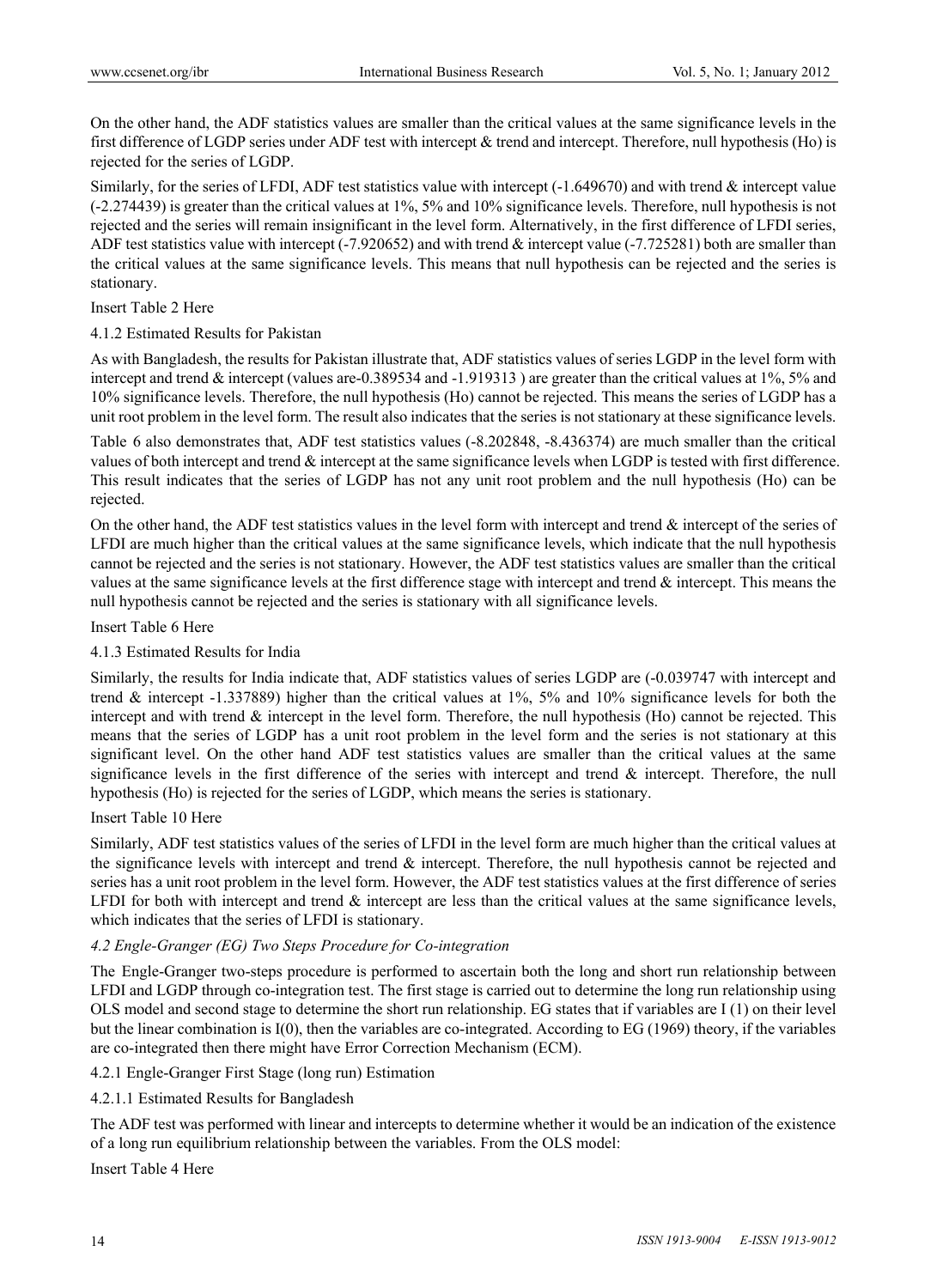We found the residual (saved as Res). The ADF test statistics value is -2.457361, which is higher than the critical values at 1%, 5% and 10 % significance levels (values are -4.234972, -3.540238 and -3.202445 respectively). This result indicates that the null hypothesis is rejected which implies 'Res' series is non-stationary. As a result, FDI and GDP are not co-integrated with each other and there is no long run equilibrium relationship between them.

## 4.2.1.2 Estimated Results for Pakistan

Table 8 shows that the ADF test statistics value is -4.549435 in the first stage estimation that is smaller than the critical values at 1%, 5% and 10 % significance levels (values are -4.234972,-3.540238 and -3.202445 respectively). This result indicates that 'Res' series is stationary and the null hypothesis is rejected, which implies that FDI and GDP are co-integrated and there exists a long run equilibrium relationship between FDI and GDP for Pakistan.

## Insert Table 8 Here

## 4.2.1.3 Estimated Results for India

In the Table 12, the ADF test statistics value is much higher than the critical values at 1%, 5% and 10% significance levels. This result indicates that the null hypothesis cannot be rejected and series is non-stationary, which implies that there is no long run equilibrium relationship between FDI and GDP.

## Insert Table 12 Here

## 4.2.2 Engle-Granger Second Stage (Short run and ECM)

Having confirmed the results of long run relationship between FDI and economic output, Engle-Granger second stage test was carried out to determine the short run relationship between two variables. In the second stage of Engle-Granger approach, residual from the first stage regression is used to correct the errors to test the short run dynamic test. This theory is called Engle-Granger Error Correction Mechanism (ECM) used to test the short run relationship between two series.

## 4.2.2.1 Estimated Result for Bangladesh

The error correction coefficient value (ECM<sub>t-1</sub>used as Res(-1) (-0.149244) and t-statistics value (-1.7528) are both negative but they are not significant. In this estimation, FDI is positively correlated with economic growth but error correction coefficient comes up with insignificant negative value (-0.149244). This means 14.92% disequilibrium in the short run deviations to the long run each year. On the other hand, both the adjusted co-efficient associated with the  $\Delta$ DLFDI<sub>t-1</sub> equation and t statistics values are positive with p-values. The figures indicate that there is no relationship between FDI and GDP in short run.

Insert Table 5 Here

## 4.2.2.2 Estimated Result for Pakistan

The error correction co-efficient value ( $ECM_{t-1}$  named as Res') had the expected negative and significant sign. According to Table 9, there is 25.39% disequilibrium in the short run and it needs to deviate with long run each year. The adjusted co-efficient value of  $\Delta$ DLFDI<sub> $i=1$ </sub> (-0.036654) and the values of t-statistics (-1.542518) which means it is significant with p -values. The finding of this estimate shows that foreign direct investment has a significant relationship between economic output and FDI in the short run as well as long run.

## Insert Table 9 Here

## 4.2.2.3 Estimated Result for India

The error correction co-efficient value is negative (-0.037855) and 3.78% has to disequilibrium each year in the short run with long run. The t-statistics value of FDI indicates that there is no short run relationship between two variables. The major finding is that there is no relationship in both short run and long run for India.

## Insert Table 13 Here

# *4.3 Granger Causality Test*

Granger causality test with three legs results suggest that GDP does not Granger cause with FDI for Bangladesh because the null hypothesis is not rejected when the p-value (0.9542) is greater than the critical value at 5% level of significance. Alternatively, FDI also does not Granger causes with GDP of Bangladesh due to failing to reject the null hypothesis when the p value (0.5148) is higher at the same significance level. Therefore, there is no Granger causality relationship between FDI and economic growth of Bangladesh. Political instability, inappropriate indicators of trade liberalizations, government tariffs etc. could be reasons of it.

Insert Table 14 Here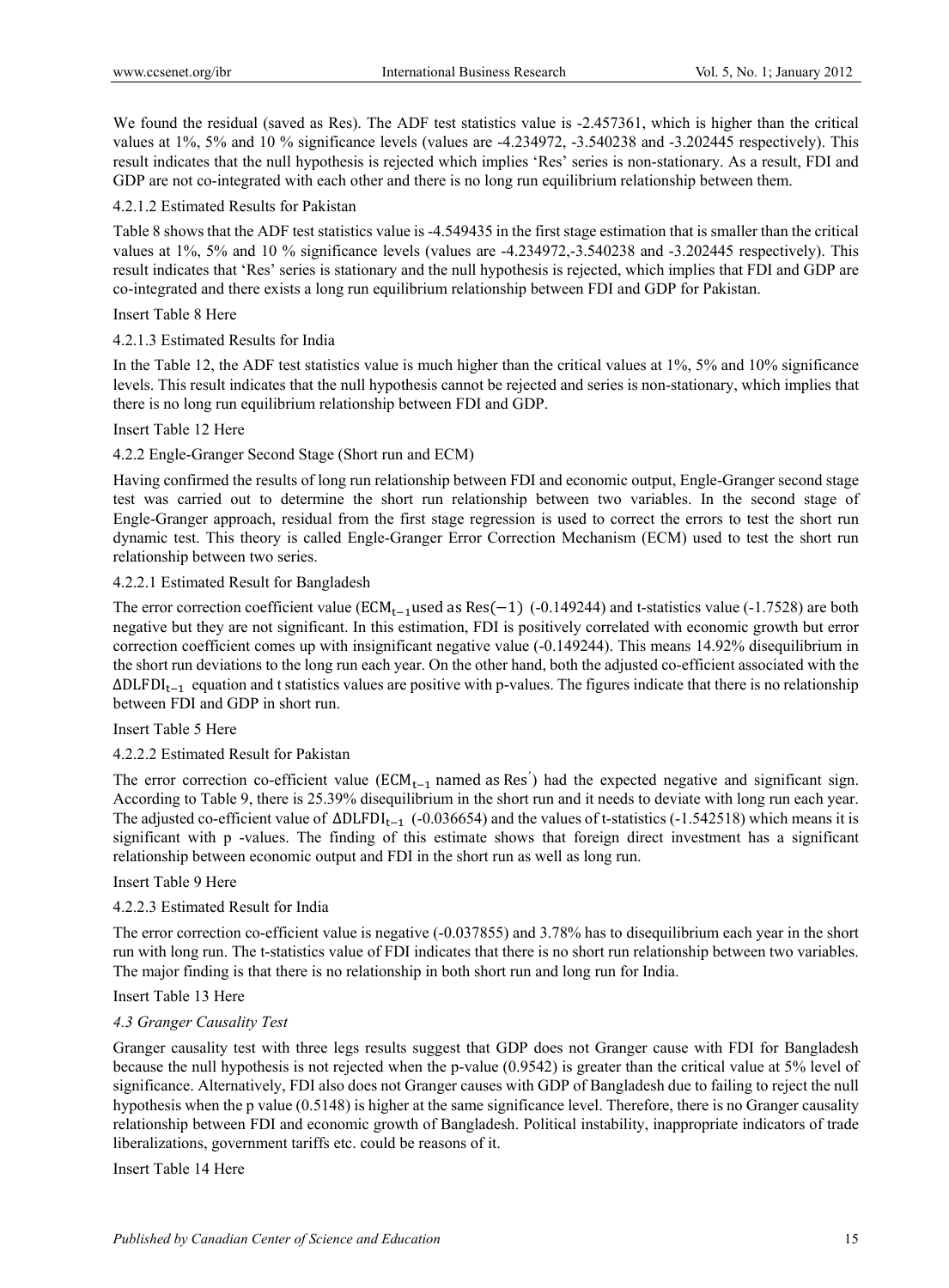In the case of India, the results indicate that GDP Granger causes with FDI because F statistics is too higher to reject the null hypothesis at 5% significance level. On the other hand, FDI does not Granger cause with GDP because the null hypothesis cannot be rejected.

Finally, the results suggest that GDP does not Granger cause with FDI of Pakistan because F statistics value is too higher at the 5% significant level. Therefore, the null hypothesis cannot be rejected. On the other hand, there is unidirectional or one-way Granger causal relationship between FDI and GDP. The result also indicates that FDI Granger causes with economic output because we can reject the null hypothesis at this significance level.

## **5. Analysis of Results**

In this study, modern time series econometric approach has been used to identify the long and short run equilibrium relationship between FDI and GDP. The Granger causality (GC) relationship has also been investigated between them for three countries. The study identified the poor statistical indication of both long and short run relationship between FDI and GDP of Bangladesh and India but positive and significant relationship for both long run and short of Pakistan. GC results also suggest that there is no Granger causality relationship between FDI and GDP of Bangladesh, however India and Pakistan has one way or unidirectional relationship between GDP and FDI

These results are similar to the paper carried out by Shimul, Abdullah and Siddiqua, (2009) for Bangladesh. They also found "no cointegration" between FDI and economic growth using time series data with ARDL and Engle-Granger two-step mechanism. Another paper studied by Sekmen (2007), found no cointegration with three variables FDI, GDP and EX for Turkey using Granger causality and error correction (ECM) techniques. Feridum (2004) examined the relationship between FDI and economic growth for Cyprus. His result indicated that there was no relationship between two variables but found unidirectional causality GDP with FDI that is similar to our results for Pakistan and India. The same result found by Athukorala (2003) for Srilanka. He found in his study that there was no long run relationship between FDI and economic growth, however GDP caused by FDI. Another similar paper (Aqeel & Nishat (2005)) examined the cointegration for Pakistan found quite similar result with our study result estimated for Pakistan. They also found both short and long run relationship for Pakistan.

However, this study contradicts with the findings of many literatures. Lan (2006) claimed that FDI was an important contribution to improve the economic growth such as for Vietnam. He found the positive relationship between FDI and GDP for Vietnam. That is contradicting with our study. Another research paper studied by Chakraborti & Basu (2002), examined co-integration relationship for both short and long run. They found the positive relationship for both short and long run for India, which is opposite to our study. The reason might be different sources of data collected and different period.

## **6. Conclusion**

There are so many arguments for and against of the relationship between foreign direct investment and the economic development of a country. Some researchers discovered stronger relationship between FDI and economic development and some others could not. This study found that FDI behaved differently with GDP for each country. The Eagle Granger first stage test results suggest that there is no relationship between FDI and economic output for Bangladesh and India in the long run. However, the study found the co-integration relationship between FDI and GDP in the long run for the Pakistan.

To confirm the Eagle Granger first stage test for, the second stage test has been carried out which suggests that there is a short run dynamic relation between FDI and economic output in Bangladesh and India. However, there is no short run dynamic relationship between FDI and economic output in Pakistan. On the other hand, Granger Causality test suggests that there is a unidirectional relationship between FDI and GDP and FDI is the vital contributor as well as a significant driver for the economic growth of Pakistan and India. Conversely, there is no causality relationship between GDP and FDI for Bangladesh.

## **References**

Apergis, N., & Vamvakidis, A. (2007). The relationship between foreign direct investment and economic growth: Evidence from transitions countries. *Transition Studies Review*, 15, 37-51 http://dx.doi.org/10.1007/s11300-008-0177-0

Aqeel, A., & Nishat, M. (2005). The Determinants of Foreign Direct Investment in Pakistan. *Journal of Economics and Finance*, 109(1), 149-82. http://www.pide.org.pk/pdf/psde20AGM/THE DETERMINANTS OF FOREIGN DIRECT INVESTMENT IN PAKISTAN.pdf.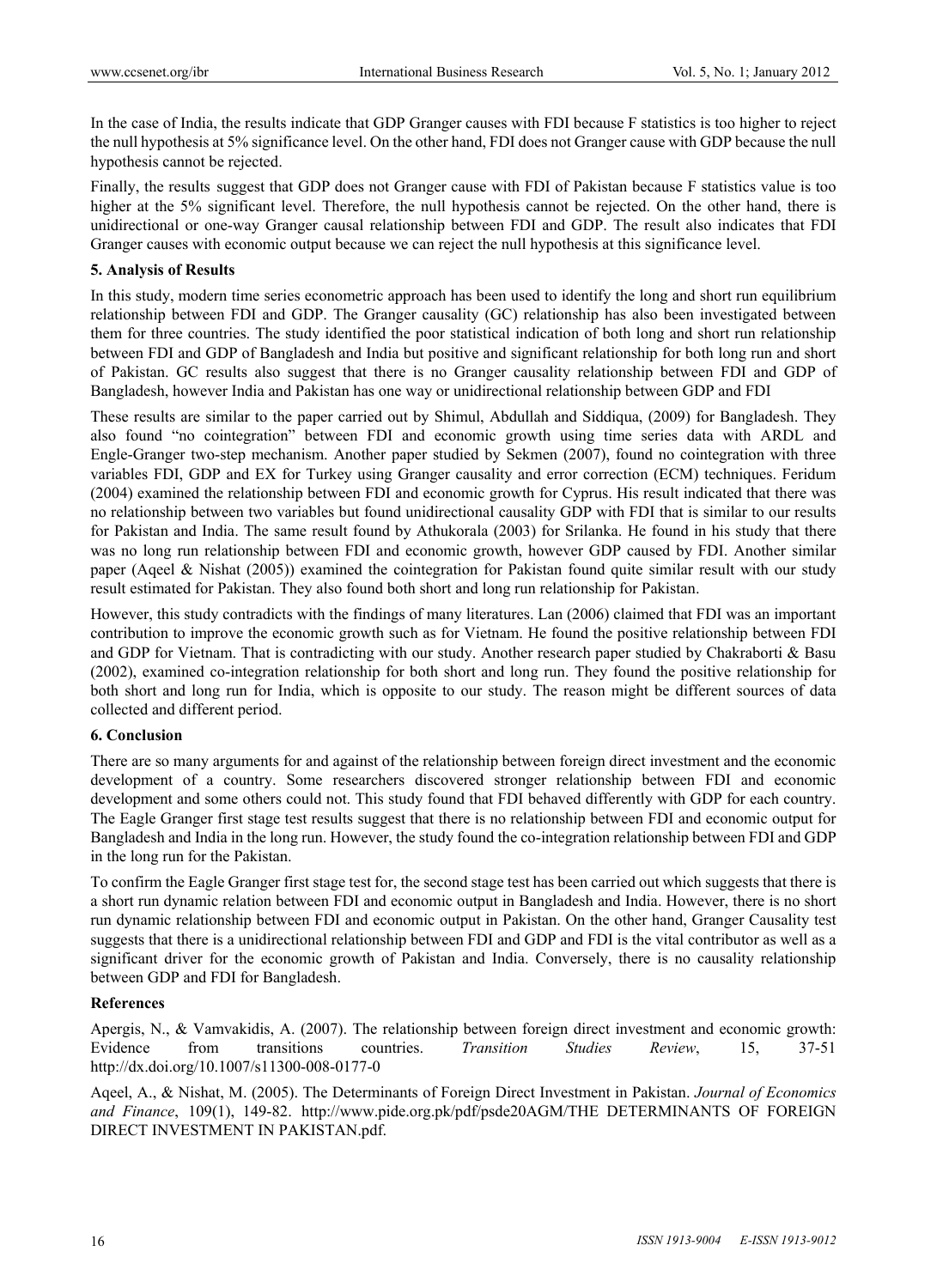Asian Development Bank (ADB) (2007). Foreign Direct Investment in South Asia. South Asia Economic Report, ISSN: 1995-560X, Publication Stock Number: BBK091808, http://www.adb.org/Documents/Reports/South-Asia-Economic-Report/2008/saer.pdf.

Athukorala, P. W. (2003). The Impact of Foreign Direct Investment for Economic Growth: A Case Study in Srilanka.

*International Conference on Srilankan Studies*. Full Paper No-092, http://www.freewebs.com/slageconr/9thicslsflpprs/fullp092.pdf.

Balamurali, N., & Bogahawtte, C. (2004). Foreign Direct Investment and Economic Growth in Srilanka,. *Srilankan Journal of Agriculture,* 6(1). http://www.slageconr.net/sjae/sjae61f/sjae06103.pdf.

Borensztein, Gragorio, & Lee (1998). How does foreign direct investment affect economic growth? *Journal of International Economics*, 115–135. http://dx.doi.org/10.1016/S0022-1996(97)00033-0

Chakraborti, C., & Basu, P. (2002). Foreign Direct Investment and Growth in India: A Co-integration. *Approach. Applied Economics*, 34, 1061-1073. http://dx.doi.org/10.1080/00036840110074079

Feridum, M. (2004). Foreign Direct Investment and Economic Growth: A Causality Analysis for Cyprus, 1976-2002. *Journal of Applied Science*, 14(4), 654-657. http://scialert.net/abstract/?doi=jas.2004.654.657.

Granger, C., W., J. (1969). Investigating causal relations by econometric models and cross spectral methods. *Econometrica, 37,* 424-438. http://dx.doi.org/10.2307/1912791

Granger, C., W., J. (1988). Some recent developments in the concept of causality. *Journal of Econometrics*, 39(1), 199-211. http://dx.doi.org/10.1017/CCOL052179207X.002

Ilhan, O., & Huseyin, K. (2007). Foreign Direct Investment and Growth: An Empirical Investigation Based on Cross-Country Comparison, Working paper, MPRA Paper No. 9636. http://ideas.repec.org/p/pra/mprapa/9636.html.

Lan, N., P. (2006). Foreign Direct Investment and its Linkage to Economic Growth in Vietnam: A Provincial Level Analysis. Working Paper. University of South Australia, https://editorialexpress.com/cgi-bin/conference/download.cgi?db\_name=ESAM07&paper\_id=24.

Li, X, & Liu, X. (2005). Foreign Direct Investment and Economic Growth: An Increasingly Endogenous Relationship. *Journal of World Development*, 33(3), 393-407. http://58.194.176.234/gjtzx/uploadfile/200904/20090401152909166.pdf.

Meyer, K., E. (2003). FDI spill-over in emerging market: A literature review and new prospective. *DRC Working paper*, 15(1). http://bath.academia.edu/KlausMeyer/Papers/875522/FDI spillovers in emerging markets A literature review and new perspectives.

Miankhel, A., K., Thangavelu, S., M., & Kalirajan, K. (2009). Foreign Direct Investment, Exports, and Economic Growth in South Asia and Selected Emerging Countries: A Multivariate VAR Analysis. CCAS Working paper No.23, Doshisha University. http://ccas.doshisha.ac.jp/eng/Epublications/eWP23MiankhelShandre.pdf.

Mortaza, M., G., & Das, N., C. ((2007). Foreign Direct Investment, Trade Liberalization and Economic Growth: Empirical Evidence from South Asia and Implications for Bangladesh. Policy Analysis Unit (Pau) Working Paper Series: WP0712. http://www.bangladesh-bank.org/openpdf.php.

Mun, H., W., Siong, E., C., & Thing, T., C. (2008). Stock market and economic growth in Malaysia: Causality test. *Asian Social Science*, 4(4). http://www.ccsenet.org/journal/index.php/ass/article/download/ Stock market and economic growth in Malaysia: Causality test/1519.

Rudra, P., & Pradhan. (2009). The FDI led-growth hypothesis in ASEAN-5 countries: Evidence from co-integration panel analysis. *International Journal of Business and Management*, 4(12). http://ccsenet.org/journal/index.php/ijbm/article/download/3581/3811.

Seetanah, & Khadaroo, A., J. (2007). Foreign Direct Investment and Growth: New Evidences from Sub-Saharan African Countries. *Working paper, University of Mauritius*. http://www.csae.ox.ac.uk/conferences/2007-EDiA-LaWBiDC/papers/169-Seetanah.pdf.

Sekman, F. (2007). Co-integration and Causality among Foreign Direct Investment in Tourism Sector, GDP and Exchange Rate Volatility in Turkey. *The empirical Economics Letters*, 6(1),ISSN 1681 8997, Paper No. 8736. http://mpra.ub.uni-muenchen.de/8736/1/MPRA\_paper\_8736.pdf.

Shimul, S., Abdullah, S., & Siddiqua, S. (2009). An Examination of FDI and Growth Nexus in Bangladesh: Engle-Granger and Bound Testing Co-integration Approach. *BRAC University Journal,* 5(1), 69-76, http://dspace.bracu.ac.bd/bitstream/handle/10361/455/Shafiu.Nahin.Shimul.pdf?sequence=1.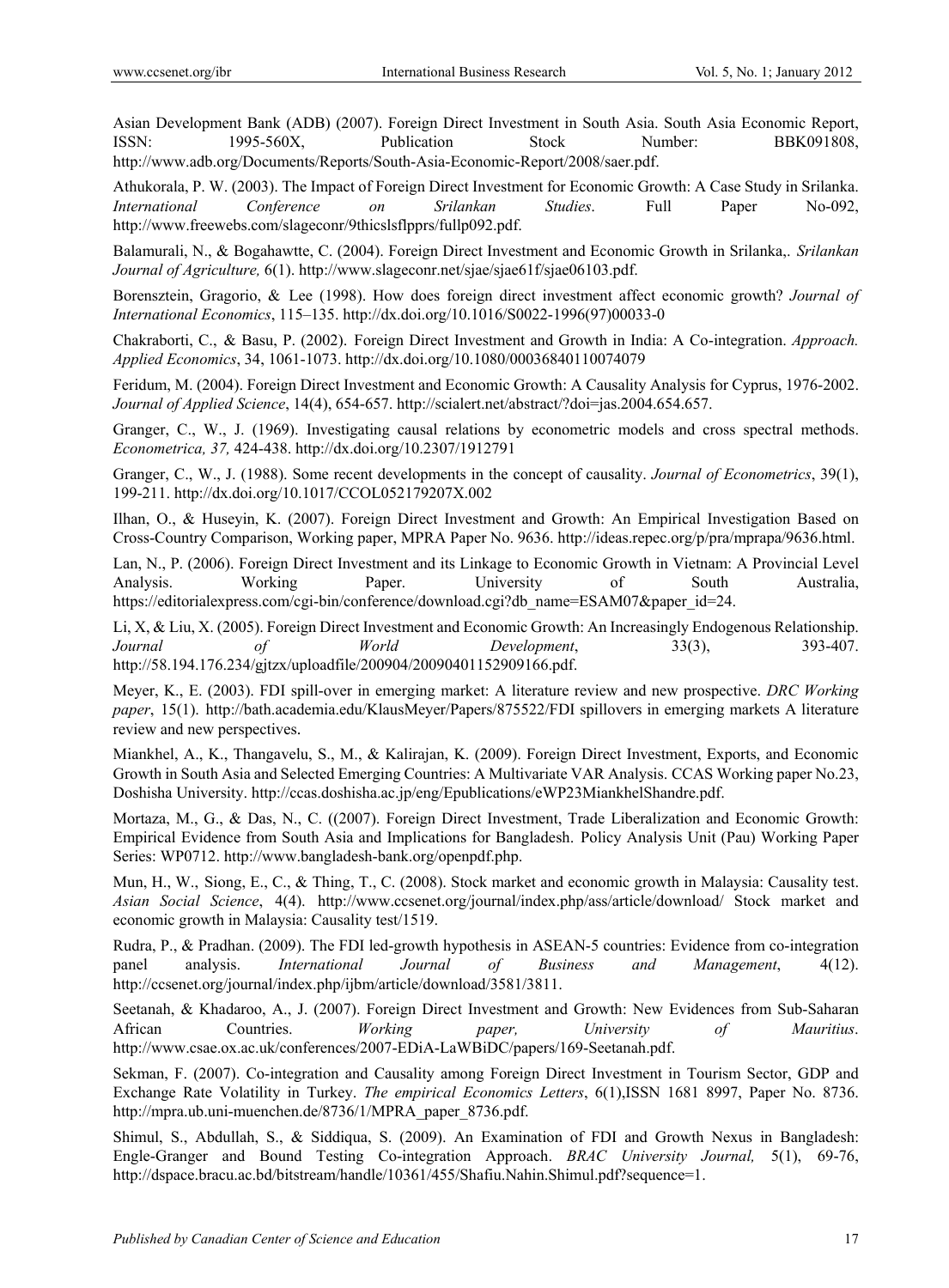Sridharan, P., Vijayakumar, N., & Chandra Sekhara Rao, K. (2009). Causal Relationship between Foreign Direct Investment and Growth: Evidence from BRICS Countries. *International Business Research*, 2(4). http://ccsenet.org/journal/index.php/ibr/article/view/3660/3442.

United Nations (2008). World investment report, transnational corporations and the infrastructure challenge. *United Nations conference on trade and development.* http://www.unctad.org.

United Nations (2009). World investment report, transnational corporations and agriculture productions and development. *United Nations conference on trade and development*. http://www.unctad.org.

Wikipedia (nd). Economy of Pakistan. http://en.wikipedia.org/wiki/Economy\_of\_Pakistan.

| Year | Bangladesh | Pakistan | India    | Year | Bangladesh | Pakistan | India |
|------|------------|----------|----------|------|------------|----------|-------|
| 1972 | 0.09       | 17       | 17.79    | 1991 | 1.39       | 271.91   | 75    |
| 1973 | 2.34       | 4        | 37.91    | 1992 | 3.72       | 306.56   | 252   |
| 1974 | 2.2        | 4        | 56.97    | 1993 | 14.05      | 399.3    | 532   |
| 1975 | 1.5433     | 25       | 85.09    | 1994 | 11.14      | 789.34   | 974   |
| 1976 | 5.42       | 8.22     | 51.11    | 1995 | 92.3       | 492.09   | 2151  |
| 1977 | 6.98       | 15.22    | $-36.07$ | 1996 | 231.6      | 439.305  | 2525  |
| 1978 | 7.7        | 32.27    | 18.09    | 1997 | 575.25     | 711      | 3619  |
| 1979 | $-8.01$    | 58.25    | 48.57    | 1998 | 576.46     | 506      | 2633  |
| 1980 | 8.51       | 63.63    | 79.16    | 1999 | 309.12     | 532      | 2168  |
| 1981 | 5.36       | 108.09   | 91.92    | 2000 | 578.7      | 309      | 3585  |
| 1982 | 6.96       | 63.83    | 72.08    | 2001 | 354.5      | 383      | 5472  |
| 1983 | 3.4        | 29.46    | 5.64     | 2002 | 328.3      | 823      | 5627  |
| 1984 | $-0.55$    | 55.51    | 19.24    | 2003 | 350.2      | 534      | 4323  |
| 1985 | $-6.66$    | 47.44    | 106.09   | 2004 | 460.4      | 1118     | 5771  |
| 1986 | 2.44       | 92.237   | 117.73   | 2005 | 845.3      | 2201     | 7606  |
| 1987 | 3.21       | 110.06   | 212.32   | 2006 | 792.5      | 4237     | 20336 |
| 1988 | 1.84       | 133.71   | 91.25    | 2007 | 666.4      | 5590     | 25127 |
| 1989 | 2.25       | 184.34   | 252.1    | 2008 | 1086.3     | 5438     | 41554 |
| 1990 | 3.23       | 278.33   | 236.69   |      |            |          |       |

Table 1. FDI inflows of Selected Asian Countries (US \$ in million)

Sources: Constructed from UNCTAD, Major FDI indicators (WIR 2009)

Table 2. ADF test for FDI and GDP for Bangladesh

| Level/ $1st$ |                | Augmented Dickey Fuller Statistic(ADF) test |                |             |             |              |                          |             |             |  |
|--------------|----------------|---------------------------------------------|----------------|-------------|-------------|--------------|--------------------------|-------------|-------------|--|
| Variables    |                |                                             | With Intercept |             |             | t-statistics | With trend and Intercept |             |             |  |
|              | difference     | t-statistics                                | $1\%$          | 5%          | 10%         |              | $1\%$                    | $5\%$       | 10%         |  |
| <b>LGDP</b>  | Level          | $-1.689513$                                 | $-3.62678$     | $-2.945842$ | $-2.611531$ | $-5.159441$  | $-4.234972$              | $-3.540328$ | $-3.202445$ |  |
|              | 1st Difference | $-5.653672$                                 | $-3.6329$      | $-2.948404$ | $-2.612874$ | $-5.574371$  | $-4.243644$              | $-3.544284$ | $-3.204699$ |  |
| <b>LFDI</b>  | Level          | $-1.649670$                                 | $-3.626784$    | $-2.945842$ | $-2.611531$ | $-2.274439$  | $-4.234972$              | $-3.540328$ | $-3.202445$ |  |
|              | 1st Difference | $-7.920652$                                 | $-3.632900$    | $-2.948404$ | $-2.612874$ | $-7.725281$  | $-4.243644$              | $-3.544284$ | $-3.204699$ |  |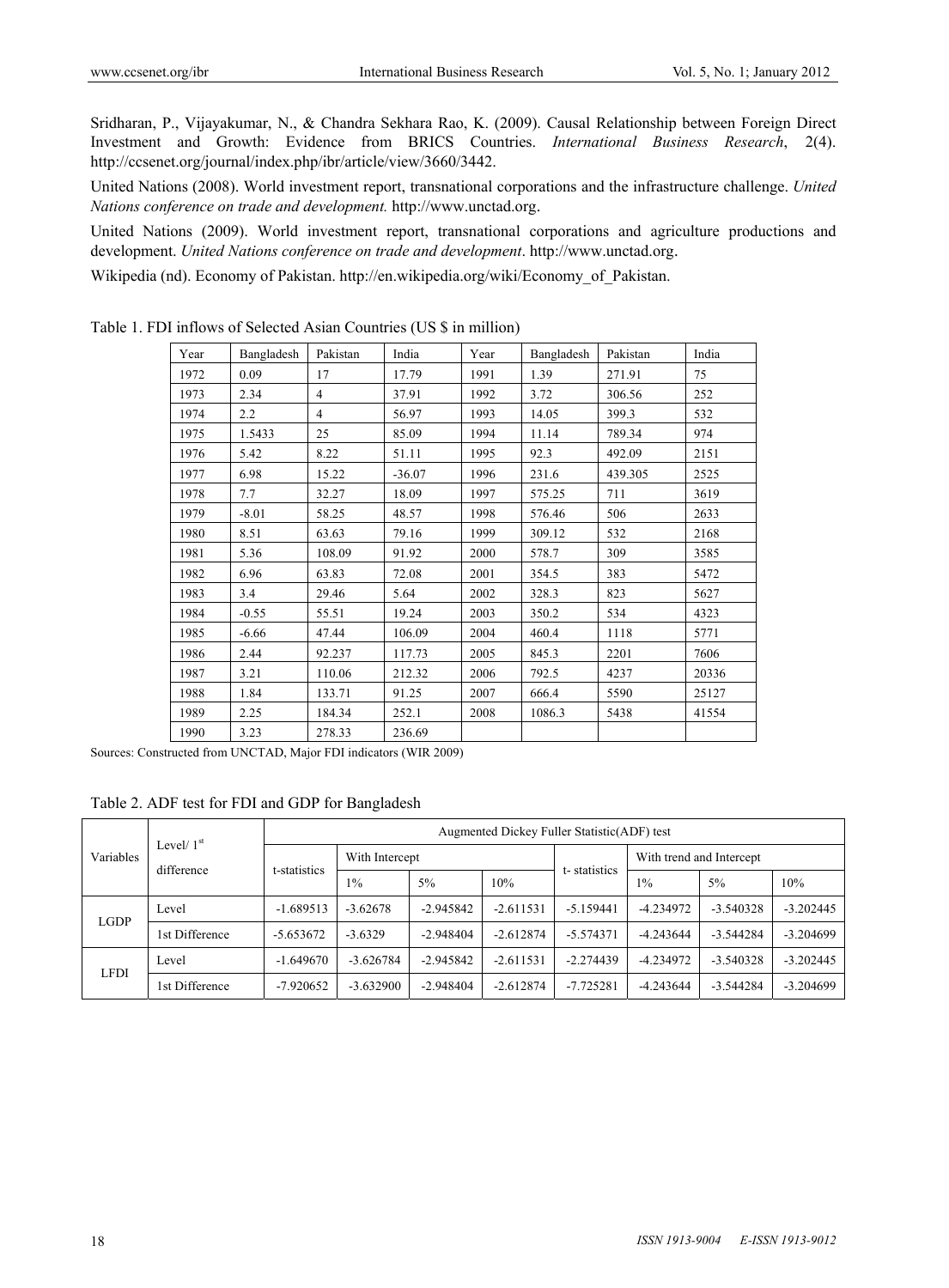## Table 3. Long run relationship between FDI and GDP in Bangladesh

| Dependent Variable: LGDP, Method: Least Squares, |             |                                              |          |          |  |  |  |  |
|--------------------------------------------------|-------------|----------------------------------------------|----------|----------|--|--|--|--|
|                                                  |             | Sample: 1972-2008, Included observations: 37 |          |          |  |  |  |  |
|                                                  | Coefficient | Std. Error<br>t-Statistic<br>Prob.           |          |          |  |  |  |  |
| Constant $(C)$                                   | 9.571946    | 0.092382                                     | 103.613  | $\theta$ |  |  |  |  |
| LFDI                                             | 0.206747    | 0.023251                                     | 8.892094 | $\Omega$ |  |  |  |  |
|                                                  |             |                                              |          |          |  |  |  |  |
| R-squared                                        | 0.693169    | Mean dependent var                           |          | 10.20852 |  |  |  |  |
| Adjusted R-squared                               | 0.684402    | S.D. dependent var                           |          | 0.632234 |  |  |  |  |
| S.E. of regression                               | 0.355177    | Akaike info criterion                        |          | 0.820135 |  |  |  |  |
| Sum squared resid                                | 4.415266    | Schwarz criterion                            |          | 0.907212 |  |  |  |  |
| Log likelihood                                   | $-13.1725$  | Hannan-Quinn criter.                         |          | 0.850834 |  |  |  |  |
| F-statistic                                      | 79.06934    | Durbin-Watson stat                           |          | 0.490013 |  |  |  |  |
| Prob(F-statistic)                                | $\theta$    |                                              |          |          |  |  |  |  |

# Table 4. Unit root for saved Residual through ADF

| Series                                                                      |                  | Test Critical Values with Trend & Intercept |             |             |  |
|-----------------------------------------------------------------------------|------------------|---------------------------------------------|-------------|-------------|--|
|                                                                             | ADF t statistics | $1\%$                                       | 5%          | 10%         |  |
| Res (saved as residual)                                                     | $-2.457361$      | -4.234972                                   | $-3.540328$ | $-3.202445$ |  |
| Here the long run OLS models is LGDP = $9.57194586662 + 0.20674725651*LFDI$ |                  |                                             |             |             |  |

## Table 5. Short Run Relationship between FDI and GDP for Bangladesh

|                                                                       | Dependent Variable: DLGDP, Method: Least Squares, |                                                                           |             |            |  |  |  |
|-----------------------------------------------------------------------|---------------------------------------------------|---------------------------------------------------------------------------|-------------|------------|--|--|--|
|                                                                       |                                                   | Sample: (adjusted) 1972-2008, Included observations: 37 after adjustments |             |            |  |  |  |
|                                                                       | Coefficient                                       | Std. Error                                                                | t-Statistic | Prob.      |  |  |  |
| Constant $(C)$                                                        | 0.059992                                          | 0.028948                                                                  | 2.072371    | 0.0464     |  |  |  |
| $DLFDI(-1)$                                                           | 0.021546                                          | 0.035312                                                                  | 0.610147    | 0.5461     |  |  |  |
| $RES(-1)$                                                             | $-0.149244$                                       | 0.085146                                                                  | $-1.7528$   | 0.0892     |  |  |  |
|                                                                       |                                                   |                                                                           |             |            |  |  |  |
| R-squared                                                             | 0.133459                                          | Mean dependent var                                                        |             | 0.065188   |  |  |  |
| Adjusted R-squared                                                    | 0.0793                                            | S.D. dependent var                                                        |             | 0.169534   |  |  |  |
| Akaike info criterion<br>S.E. of regression<br>$-0.71233$<br>0.162673 |                                                   |                                                                           |             |            |  |  |  |
| Sum squared resid                                                     | 0.846799                                          | Schwarz criterion                                                         |             | $-0.57902$ |  |  |  |

\*\*indicates statistical significance at 0.05 level

## Table 6. ADF test for FDI and GDP for Pakistan

|             |                |              | Augmented Dickey Fuller Statistic(ADF) test |             |             |              |                          |             |             |  |  |
|-------------|----------------|--------------|---------------------------------------------|-------------|-------------|--------------|--------------------------|-------------|-------------|--|--|
| Variables   | Level/ $1st$   |              | With Intercept                              |             |             |              | With trend and Intercept |             |             |  |  |
|             | difference     | t-statistics | $1\%$                                       | $5\%$       | 10%         | t-statistics | $1\%$                    | $5\%$       | 10%         |  |  |
|             | Level          | $-0.389534$  | $-3.6268$                                   | $-2.945842$ | $-2.611531$ | $-1.919313$  | -4.234972                | $-3.540328$ | $-3.202445$ |  |  |
| <b>LGDP</b> | 1st Difference | $-8.202848$  | $-3.6329$                                   | $-2.948404$ | $-2.612874$ | $-8.436374$  | $-4.243644$              | $-3.544284$ | $-3.204699$ |  |  |
|             | Level          | $-0.495709$  | $-3.626784$                                 | $-2.945842$ | 2.611531    | $-3.522867$  | -4.234972                | $-3.540328$ | $-3.202445$ |  |  |
| LFDI        | 1st Difference | $-8.116388$  | $-3.632900$                                 | $-2.948404$ | $-2.612874$ | $-7.934223$  | $-4.243644$              | $-3.544284$ | $-3.204699$ |  |  |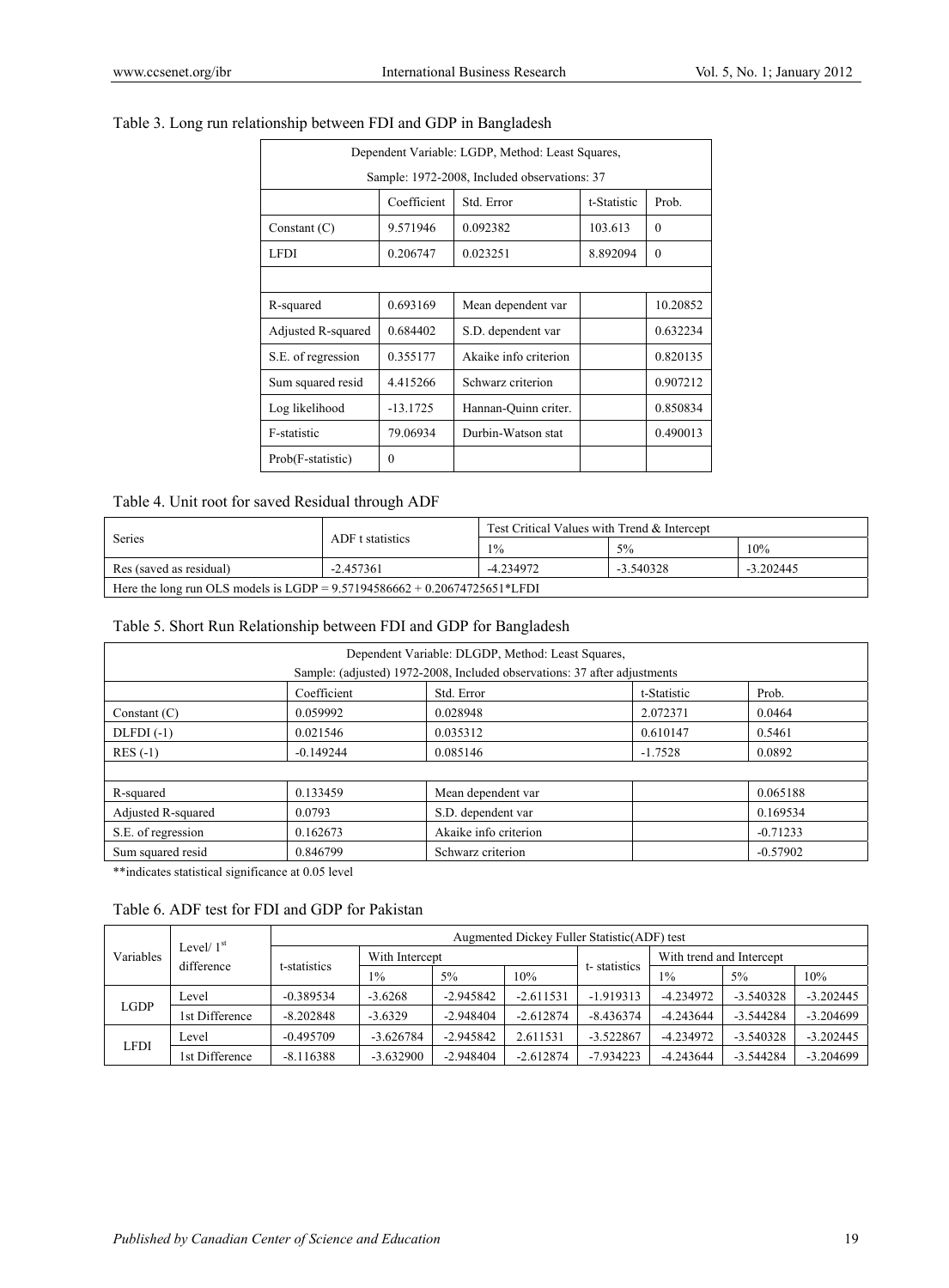## Table 7. Long run relationship between FDI and GDP for Pakistan

| Dependent Variable: LGDP, Method: Least Squares,  |          |                                              |          |              |  |  |  |
|---------------------------------------------------|----------|----------------------------------------------|----------|--------------|--|--|--|
|                                                   |          | Sample: 1972-2008, Included observations: 37 |          |              |  |  |  |
| Coefficient<br>Std. Error<br>Prob.<br>t-Statistic |          |                                              |          |              |  |  |  |
| Constant $(C)$                                    | 8.432502 | 0.103411                                     | 81.54321 | $\mathbf{0}$ |  |  |  |
| <b>LFDI</b>                                       | 0.416006 | 0.018899                                     | 22.01216 | $\mathbf{0}$ |  |  |  |
|                                                   |          |                                              |          |              |  |  |  |
| R-squared                                         | 0.932632 | Mean dependent var                           |          | 10.577       |  |  |  |
| Adjusted R-squared                                | 0.930707 | S.D. dependent var                           |          | 0.8015       |  |  |  |
| S.E. of regression                                | 0.21099  | Akaike info criterion                        |          | $-0.2215$    |  |  |  |
| Sum squared resid                                 | 1.558094 | Schwarz criterion                            |          | $-0.1344$    |  |  |  |
| Log likelihood                                    | 6.097186 | Hannan-Quinn criter.                         |          | $-0.1908$    |  |  |  |
| F-statistic                                       | 484.5354 | Durbin-Watson stat                           |          | 1.2481       |  |  |  |
| Prob(F-statistic)                                 | $\theta$ |                                              |          |              |  |  |  |

## Table 8. ADF test for saved residual for Pakistan

| Series                                                                       |                  | Test Critical Values with Trend & Intercept |             |             |  |
|------------------------------------------------------------------------------|------------------|---------------------------------------------|-------------|-------------|--|
|                                                                              | ADF t statistics | $1\%$                                       | 5%          | 10%         |  |
| Res (saved as residual)                                                      | -4.549435        | -4.234972                                   | $-3.540328$ | $-3.202445$ |  |
| Here the long run OLS models is LGDP = $8.43250223038 + 0.416006138326*LEDI$ |                  |                                             |             |             |  |

# Table 9. Short run Relationship between FDI and GDP for Pakistan

| Dependent Variable: DLGDP, Method: Least Squares,                    |                                                   |                                                                           |             |                  |  |  |  |  |
|----------------------------------------------------------------------|---------------------------------------------------|---------------------------------------------------------------------------|-------------|------------------|--|--|--|--|
|                                                                      |                                                   | Sample: (adjusted) 1974-2008, Included observations: 37 after adjustments |             |                  |  |  |  |  |
|                                                                      | Coefficient<br>Std. Error<br>Prob.<br>t-Statistic |                                                                           |             |                  |  |  |  |  |
| Constant $(C)$                                                       | 0.103077                                          | 0.013574                                                                  | 7.593698    | $\boldsymbol{0}$ |  |  |  |  |
| $DLFDI(-1)$                                                          | $-0.03665$                                        | 0.023762                                                                  | $-1.542518$ | 0.1328           |  |  |  |  |
| $RES(-1)$                                                            | $-0.25391$                                        | 0.074774                                                                  | $-3.395705$ | $0.0018**$       |  |  |  |  |
|                                                                      |                                                   |                                                                           |             |                  |  |  |  |  |
| R-squared                                                            | 0.265002                                          | Mean dependent var                                                        |             | 0.0937           |  |  |  |  |
| Adjusted R-squared                                                   | 0.219065                                          | S.D. dependent var                                                        |             | 0.0858           |  |  |  |  |
| Akaike info criterion<br>S.E. of regression<br>0.075822<br>$-2.2391$ |                                                   |                                                                           |             |                  |  |  |  |  |
| Sum squared resid                                                    | 0.183965                                          | Schwarz criterion                                                         |             | $-2.1057$        |  |  |  |  |

\*\*indicates statistical significance at 0.05 level

# Table 10. ADF test for FDI and GDP for India

| Level/ $1st$ |                 |              | Augmented Dickey Fuller Statistic(ADF) test |             |             |              |                          |             |             |  |  |
|--------------|-----------------|--------------|---------------------------------------------|-------------|-------------|--------------|--------------------------|-------------|-------------|--|--|
| Variables    |                 |              | With Intercept                              |             |             |              | With trend and Intercept |             |             |  |  |
|              | difference      | t-statistics | $1\%$                                       | $5\%$       | 10%         | t-statistics | $1\%$                    | 5%          | 10%         |  |  |
| <b>LGDP</b>  | Level           | $-0.039747$  | $-3.6268$                                   | $-2.945842$ | $-2.611531$ | $-1.337889$  | $-4.234972$              | $-3.540328$ | $-3.202445$ |  |  |
|              | 1st Difference  | $-4.4916$    | $-3.6329$                                   | $-2.948404$ | $-2.612874$ | $-4.471532$  | $-4.243644$              | $-3.544284$ | $-3.204699$ |  |  |
|              | Level           | $-2.676343$  | $-4.234972$                                 | $-3.540328$ | $-3.202445$ | $-2.676343$  | $-4.234972$              | $-3.540328$ | $-3.202445$ |  |  |
| <b>LFDI</b>  | l st Difference | $-6.105933$  | 3.632900                                    | $-2.948404$ | $-2.612874$ | $-6.125380$  | $-4.243644$              | $-3.544284$ | $-3.204699$ |  |  |